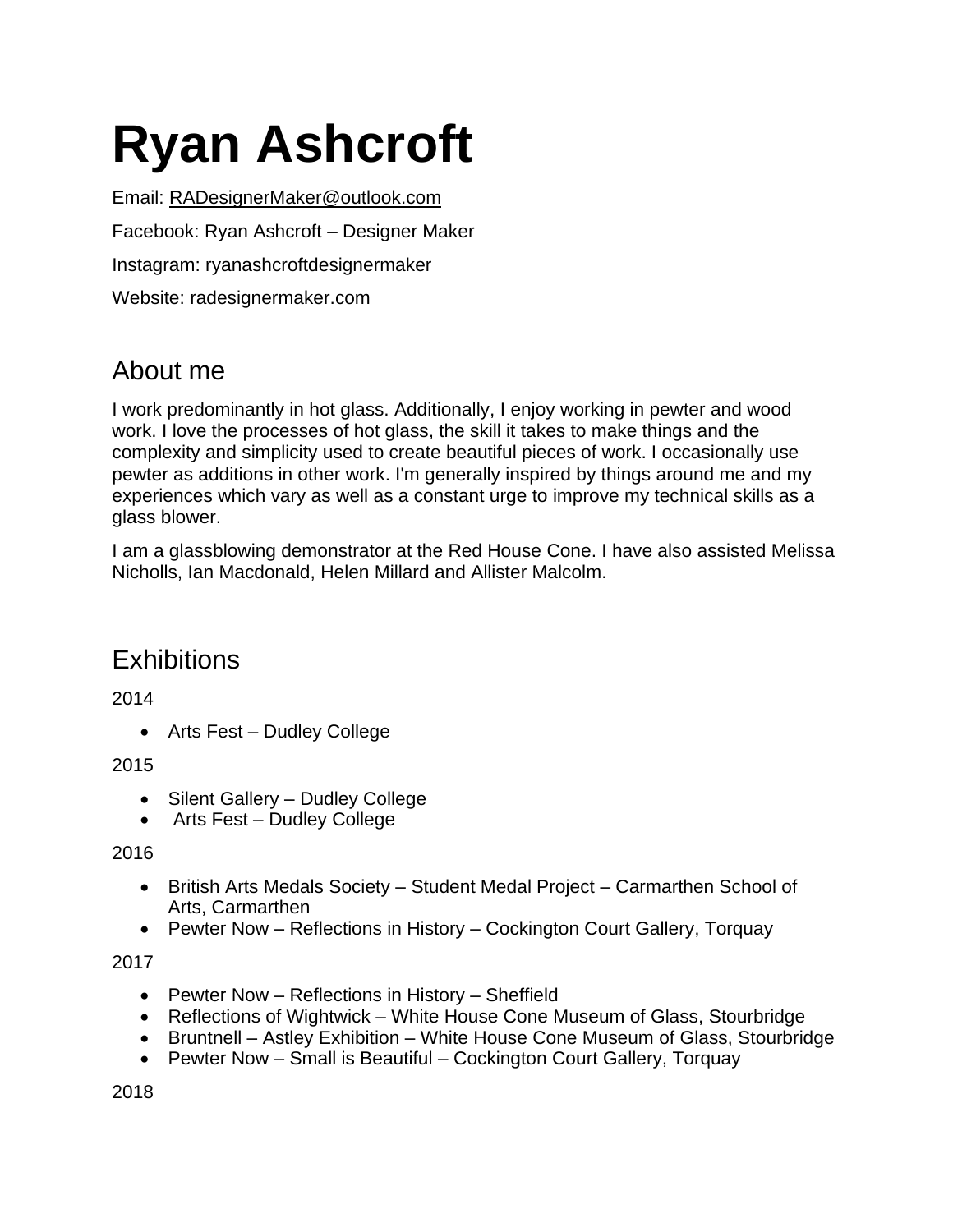- Pewter Now Small is Beautiful Sheffield
- Degree Show University of Wolverhampton School of Arts, Wolverhampton
- New Designers Business Design Centre Islington, London
- In:Site Birmingham Cathedral Birmingham

#### 2020

- The Art Yard February Open The Art Yard Cradley Heath
- The Art Yard March Open The Art Yard Cradley Heath

## Employment

- Red House Cone Glassblowing Demonstrator 2017 onwards
- Top Glass Glassblowing Assistant 2019 onwards

## Awards and Acknowledgments

- University of Wolverhampton Progression Scholarship 2015
- Range of Commissions
- Organized and Displayed in various small auctions
- Demonstrator During International Festival of Glass 2017
- University of Wolverhampton Student Ambassador
- Dudley College Residency 2018

## **Education**

• Ormiston Sandwell Community Academy 2008 - 2013

BTEC level 2 Art – Distinction\*

GCSE Graphic Design – B

Level 2 - Health and Safety in the Workplace

• Dudley College – Art and Design - 2013 – 2015

BTEC Level 3 Extended Diploma in Art and Design - DDM

• University of Wolverhampton – Applied Arts – 2015 – 2018 BA (Hons) in Applied Arts

# Reference(s)

• Corrina Field – email: [corrinafield@yahoo.co.uk](mailto:corrinafield@yahoo.co.uk)